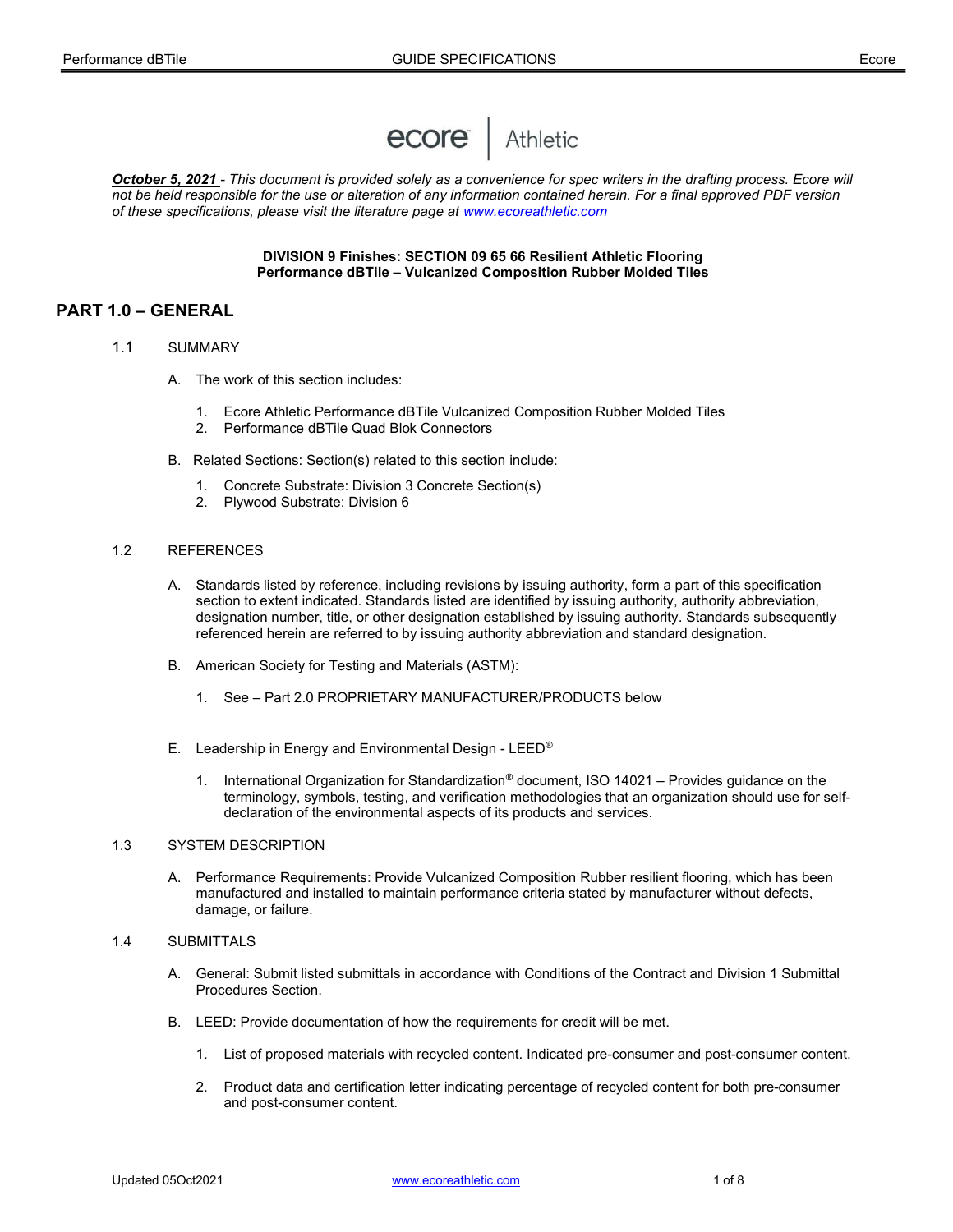- 3. Recycled content is defined in accordance with the International Organization for Standardization document, ISO 14021 Environmental labels and declarations.
	- a. Post-consumer material waste materials diverted from the waste stream after consumer or commercial use.
	- b. Pre-consumer material materials diverted from the waste stream during the manufacturing process. Excluded are regrind, rework, and scrap.
- C. Product Data: Submit product data, including manufacturer's guide specifications product sheet, for specified products.
- D. Shop Drawings: Submit shop drawings showing layout, profiles and product components, including anchorage, accessories, finish colors, patterns, and textures.
- E. Samples: Submit selection and verification samples for finishes, colors, and textures.
- F. Quality Assurance Submittals: Submit the following:
	- 1. Certificates: If required, certification of performance characteristics specified in this document shall be provided by the manufacturer.
	- 2. Manufacturer's Instructions: Manufacturer's installation instructions.

Specifier Note: Coordinate paragraph below with Part 3.5 Field Quality Requirements Article herein. Retain or delete as applicable.

- 3. Manufacturer's Field Reports: Manufacturer's field reports specified herein.
- G. Closeout Submittals: Submit the following:
	- 1. Operation and Maintenance Data: Operation and maintenance data for installed products in accordance with Division 1 Closeout Submittals (Maintenance Data and Operational Data) Section. Include methods for maintaining installed products and precautions against cleaning materials and methods detrimental to finishes and performance.
	- 2. Warranty: Warranty documents specified herein.

#### 1.5 QUALITY ASSURANCE

- A. Qualifications:
	- 1. Installer Qualifications: Installer experienced in performing work of this section who has specialized in installation of work similar to that required for this project.
		- a. Certificate: When requested, submit certificate, indicating qualification.
	- 2. Manufacturer's Qualifications: Manufacturer capable of providing field service representation during construction and approving application method.

Specifier Note: Paragraph below should list obligations for compliance with specific code requirements particular to this section. General statements to comply with a particular code are typically addressed in Conditions of Contract and Division 1 Regulatory Requirements Section. Repetitive statements should be avoided.

- B. Mock-Ups: Install at project site a job mock-up using acceptable products and manufacturer approved installation methods. Obtain owner and architect's acceptance of finish color, texture and pattern, and workmanship standard. Comply with Division 1 Quality Control (Mock-up Requirements) Section.
	- 1. Mock-Up Size: (Specify mock-up size.)
	- 2. Maintenance: Maintain mock-up during construction for workmanship comparison; remove and legally dispose of mock-up when no longer required.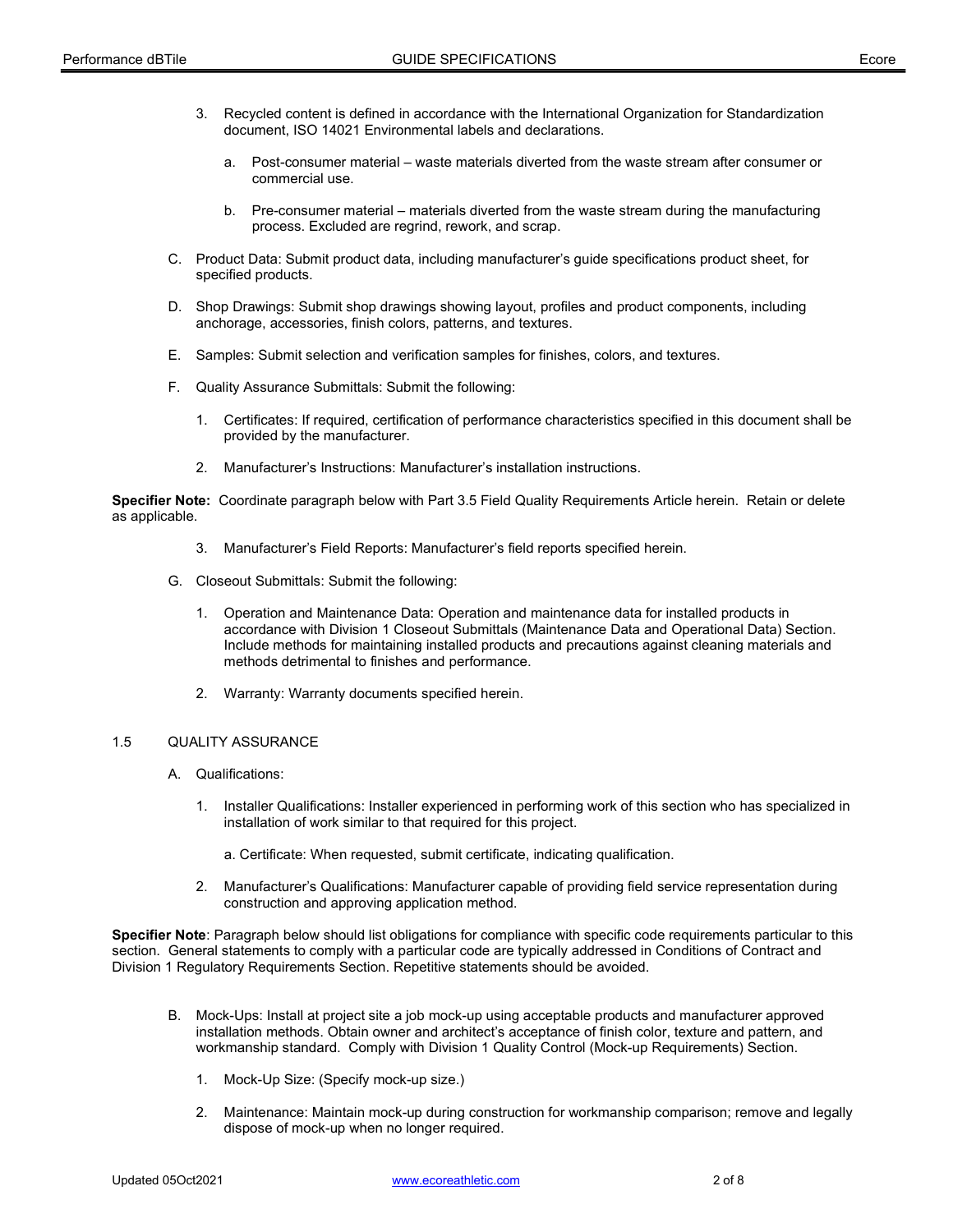- 3. Incorporation: Mock-up may be incorporated into final construction upon owner's approval.
- C. Pre-installation Meetings: Conduct pre-installation meeting to verify project requirements, substrate conditions, manufacturer's instructions, and manufacturer's warranty requirements. Comply with Division 1 Project Management and Coordination (Project Meetings) Section.
- D. Pre-installation Testing: Conduct pre-installation testing: (Specify substrate testing; consult with flooring manufacturer.)

### 1.6 DELIVERY, STORAGE & HANDLING

- A. General: Comply with Division 1 Product Requirements Sections.
- B. Ordering: Comply with manufacturer's ordering instructions and lead time requirements to avoid construction delays.
- C. Delivery: Deliver materials in manufacturer's original, unopened, undamaged containers with identification labels intact.
- D. Storage and Protection: Store materials at temperature and humidity conditions recommended by manufacturer and protect from exposure to harmful weather conditions.

## 1.7 PROJECT CONDITIONS

- A. Temperature Requirements: Maintain air temperature in spaces where products will be installed for time period before, during, and after installation as recommended by manufacturer.
- B. Field Measurements: Verify actual measurements/openings by field measurements before fabrication; show recorded measurements on shop drawings. Coordinate field measurements and fabrication schedule with construction progress to avoid construction delays.

## 1.8 WARRANTY

- A. Project Warranty: Refer to Conditions of the Contract for project warranty provisions.
- B. Manufacturer's Warranty: Submit, for owner's acceptance, manufacturer's standard warranty document executed by authorized company official. Manufacturer's warranty is in addition to and not a limitation of other rights owner may have under Contract Documents.

Specifier Note: Coordinate paragraph below with manufacturer's warranty requirements.

1. Warranty Period: (Specify term) years commencing on Date of Substantial Completion.

## 1.9 MAINTENANCE

 A. Extra Materials: Deliver to owner extra materials from same production run as products installed. Package products with protective covering and identify with descriptive labels. Comply with Division 1 Closeout Submittals (Maintenance Materials) Section.

Specifier Note: Revise paragraph below, specifying size and percentage as required for project.

- 1. Quantity: Furnish quantity of Vulcanized Composition Rubber flooring units equal to (specify %) of amount installed.
- 2. Delivery, Storage, and Protection: Comply with owner's requirements for delivery, storage, and protection of extra materials.
- 3. Cleaning: Furnish flooring manufacturer's neutral cleaner for initial cleaning and maintenance of the finished floor surface.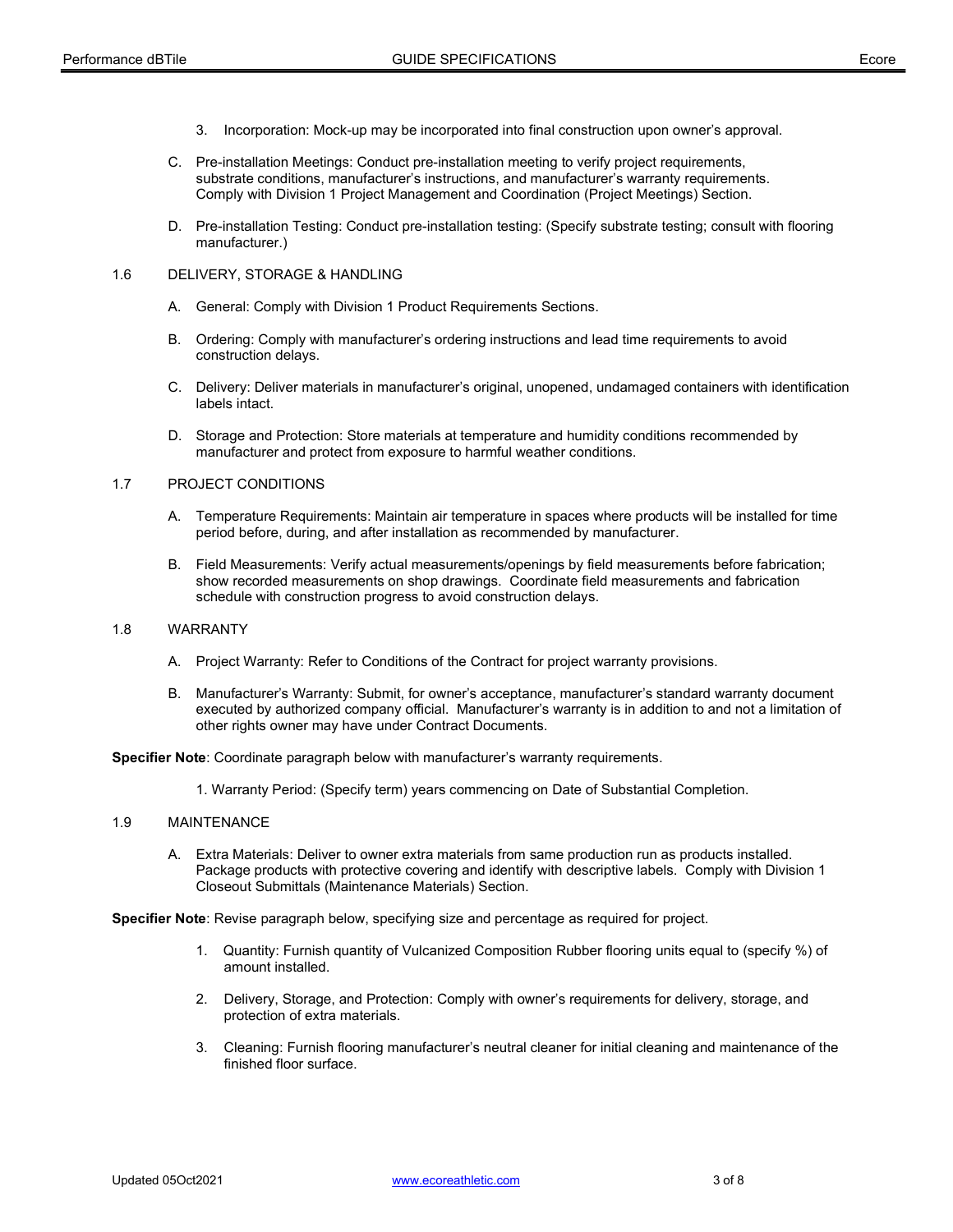## PART 2.0 – PROPRIETARY MANUFACTURER/PRODUCTS

Specifier Note: Retain article below for proprietary method specification. Add protect attributes, performance characteristics, material standards, and descriptions as applicable. Use of such phrases as "or equal" or "or approved equal" or similar phrases may cause ambiguity in specifications. Such phrases require verification (procedural, legal, and regulatory) and assignment of responsibility for determining "or equal" products.

## 2.1 MANUFACTURER: Ecore

 A. Address: 715 Fountain Ave., Lancaster, PA 17601: Telephone: (800) 322-1923; (717) 295-3400; Fax (717) 295-3414; Email: info@ecoreathletic.com

## 2.2 PROPRIETARY PRODUCT(S)

- A. Ecore Athletic Performance dBTile Vulcanized Composition Rubber Molded Tiles and Quad Blok Connectors for indoor fitness applications.
	- 1. Ecore Athletic Performance dBTile Vulcanized Composition Rubber Molded Tiles
	- 2. Ecore Athletic Performance dBTile Quad Blok Connector

#### 2.3.1 dBTile

| Ecore Athletic 2-1/2" Performance dBTile Vulcanized Composition Rubber Molded Tiles     |                    |                                                  |  |
|-----------------------------------------------------------------------------------------|--------------------|--------------------------------------------------|--|
| Made from 100% Vulcanized Composition Rubber and ColorMill® EPDM granules bound in both |                    |                                                  |  |
| underlayment and wear surfaces with a wear and weather resistant polyurethane           |                    |                                                  |  |
| <b>Performance Criteria</b>                                                             | <b>Test Method</b> | <b>Result</b>                                    |  |
| Tile Dimension                                                                          | Manufacturer       | 24" x 24" x 2-1/2" thick                         |  |
| Tile Weight                                                                             | Manufacturer       | 27.8 pounds nominal                              |  |
| <b>Tile Standard Tolerances</b>                                                         | Manufacturer       | Width: $\pm$ 1/8"; Thickness: $\pm$ 1/8"         |  |
| <b>Wear Surface Density</b>                                                             | Manufacturer       | $60.0$ lbs/cu. ft. min                           |  |
| Abrasion                                                                                | <b>ASTM D3389</b>  | 1 or 0.20 mg loss/cycle (2000 cycles, H18Wheels) |  |
| <b>Tensile Strength</b>                                                                 | ASTM D412          | 200lb/in <sup>2</sup> min. (surface laver)       |  |
| Coefficient of Friction                                                                 | ASTM D2047         | > 0.9                                            |  |
| <b>Chemical Resistance</b>                                                              | ASTM F925          | 5% Acetic Acid, no change                        |  |
|                                                                                         |                    | 70% Isopropyl Alcohol: no change                 |  |
|                                                                                         |                    | 5% Sodium Hydroxide: no change                   |  |
|                                                                                         |                    | 5% Hydrochloric Acid: no change                  |  |
|                                                                                         |                    | 5% Ammonia: no change                            |  |
|                                                                                         |                    | Bleach; no change                                |  |
|                                                                                         |                    | 5% Phenol: no change                             |  |
|                                                                                         |                    | Sulfuric Acid: no change                         |  |
| Noise Reduction Coefficient                                                             | ASTM C423          | 0.25                                             |  |
| Impact Insulation Class                                                                 | ASTM E492          | 59 Tested on 6" slab, no ceiling                 |  |
| Sound Transmission                                                                      | ASTM E90           | 49 Tested on 6" slab, no ceiling                 |  |
| Coefficient                                                                             |                    |                                                  |  |
| Delta IIC                                                                               | <b>ASTM E2179</b>  | 29                                               |  |
| <b>VOCs / CHPS/CA 01350</b>                                                             | ASTM D5116         | Pass                                             |  |
| Flammability                                                                            | <b>ASTM D2859</b>  | Pass                                             |  |

## 2.3.2 Quad Blok

| Ecore Athletic Performance dBTile Quad Blok 7-3/4" x 7-3/4" Connection System                            |              |                                                          |  |
|----------------------------------------------------------------------------------------------------------|--------------|----------------------------------------------------------|--|
| Vulcanized Composition Rubber granules encapsulated in a wear and water-resistant elastomeric<br>network |              |                                                          |  |
| Quad Blok Dimension                                                                                      | Manufacturer | 7-3/4" x 7-3/4" x 11/16" (20.32 cm x 20.32 cm x<br>17mm) |  |
| Density                                                                                                  | ASTM D297    | 46 lbs. / cu.ft. minimum                                 |  |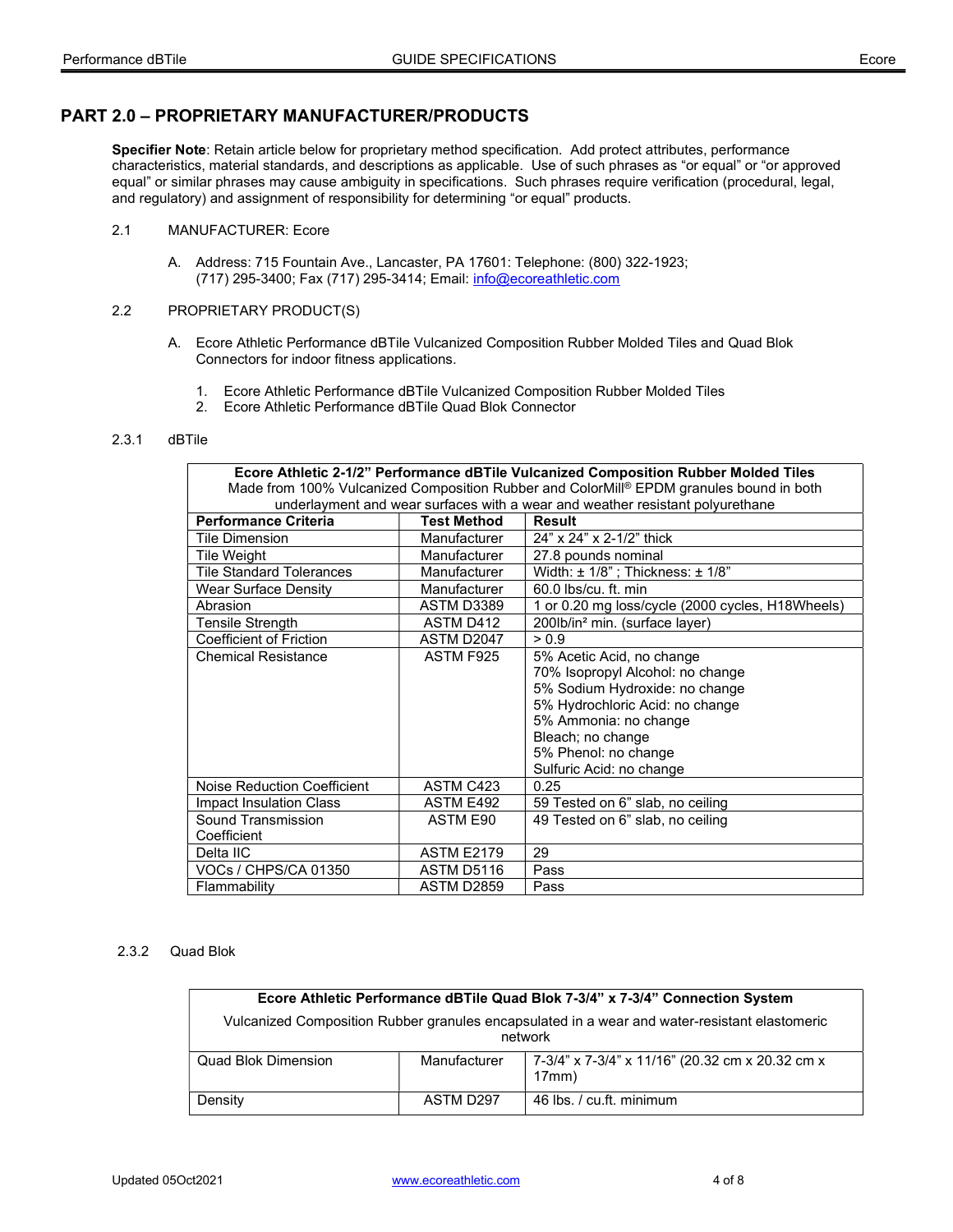### 2.02 PRODUCT SUBSTITUTIONS

A. Substitutions: No substitutions permitted.

## 2.03 RELATED MATERIALS

A. Related Materials: Refer to other sections listed in Related Sections paragraph herein for related materials.

### 2.04 SOURCE QUALITY

A. Source Quality: Obtain Vulcanized Composition Rubber resilient flooring materials from a single manufacturer.

## PART 3.0 – EXECUTION

Specifier Note: Revise article below to suit project requirements and specifier's practice.

## 3.01 MANUFACTURER'S INSTRUCTIONS

 A. Compliance: Comply with manufacturer's product data, including product technical bulletins, product catalog installation instructions, and product carton instructions for installation.

#### 3.02 EXAMINATION

 A. Site Verification of Conditions: Verify substrate conditions, which have been previously installed under other sections, are acceptable for product installation in accordance with manufacturer's instructions.

## 3.03 PREPARATION

A. Surface Preparation: [Specify applicable product preparation requirements.]

Specifier Note: Coordinate article below with manufacturer's recommended installation details and requirements.

## 3.04 ERECTION / INSTALLATION / APPLICATION / CONSTRUCTION

- A. Vulcanized Composition Rubber Flooring Installation: Comply with Ecore Athletic Installation Manual for installation procedures and techniques for Performance dBTile Vulcanized Composition Rubber resilient flooring installation.
- B. Finish Color/Textures/Patterns: [Specify installation finishes coordinated with finishes specified in Part 2 Products.]
- C. Related Products Installation: Refer to other sections listed in Related Sections paragraph herein for related products installation.

#### 3.05 FIELD QUALITY REQUIREMENTS

Specifier Note: Edit paragraph below. Establish number and duration of periodic site visits with owner and manufacturer and specify below. Consult with manufacturer for services required. Coordinate paragraph below with Division 1 Quality Assurance Section and Part 1 Quality Assurance Submittals herein. Delete if manufacturer's field service not required.